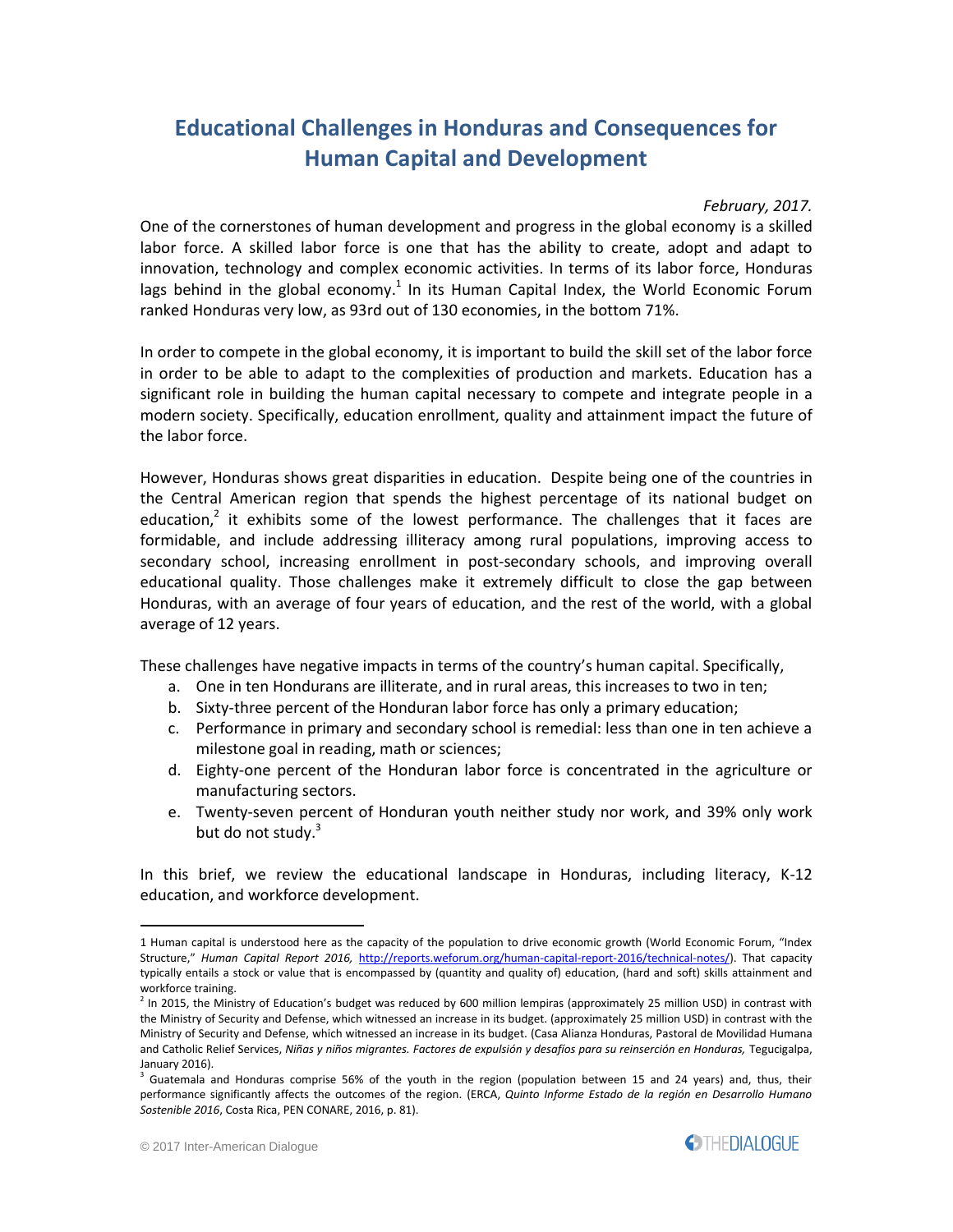## **I. Educational Landscape: Literacy**

Honduras has the third highest illiteracy rate in Central America, after Guatemala and El Salvador. In 2015, 12% of the adult population (15 years and older) could not read or write, compared to 7% in the Latin America and Caribbean region as a whole.<sup>4</sup> However, experts claim that the number of people who are illiterate in Honduras is actually much higher than these statistics suggest.<sup>5</sup>



Source: UNESCO Institute for Statistics, "Adult Literacy Rate, Population 15+ years, both sexes (%)", available at: [http://datatopics.worldbank.org/education/\)](http://datatopics.worldbank.org/education/)

#### *Equity*

 $\overline{a}$ 

Illiteracy rates are relatively high among male and female adults in Honduras. These rates are also significantly higher among the elderly: among those 35 years and younger, illiteracy rate is lower than 10%. However, this figure increases in the population 36 years and older and reaches its maximum among the population over sixty years of age, among which 30.2% are illiterate.

Some of the greatest inequities emerge when comparing urban and rural populations, or high and low income groups, as the following tables show. The illiteracy rate among rural populations is almost twice that of urban populations.<sup>6</sup>

| Figure 2. Literacy Rates by Sex and Urban/Rural Setting                                                                   |                        |      |       |  |
|---------------------------------------------------------------------------------------------------------------------------|------------------------|------|-------|--|
|                                                                                                                           | <b>Illiteracy Rate</b> | Men  | Women |  |
| <b>Total National</b>                                                                                                     | 11.0                   | 11.0 | 11.1  |  |
| Urban                                                                                                                     | 6.3                    | 5.5  | 7.0   |  |
| Rural                                                                                                                     | 17.2                   | 17.5 | 16.8  |  |
| Source: Instituto Nacional de Estadística (INE), Encuesta Permanente<br>de Hogares de Propósitos Múltiples (EPHPM), 2016. |                        |      |       |  |

<sup>4</sup> This figure is actually a significant improvement. In 2001, only 78.4% of the adult population was literate (UNESCO Institute for Statistics, "Adult Literacy Rate, Population 15+ years, both sexes (%)", available at: <u>http://datatopics.worldbank.org/education/</u>).<br><sup>5</sup> "Honduras es el tercer país con tasa de analfabetismo más alta en Centroamérica", *H* 



[http://www.radiohrn.hn/l/noticias/honduras-es-el-tercer-pa%C3%ADs-con-tasa-de-analfabetismo-m%C3%A1s-alta-en](http://www.radiohrn.hn/l/noticias/honduras-es-el-tercer-pa%C3%ADs-con-tasa-de-analfabetismo-m%C3%A1s-alta-en-centroam%C3%A9rica)[centroam%C3%A9rica](http://www.radiohrn.hn/l/noticias/honduras-es-el-tercer-pa%C3%ADs-con-tasa-de-analfabetismo-m%C3%A1s-alta-en-centroam%C3%A9rica) 6

<sup>45%</sup> of Hondurans live in rural areas according to the national census.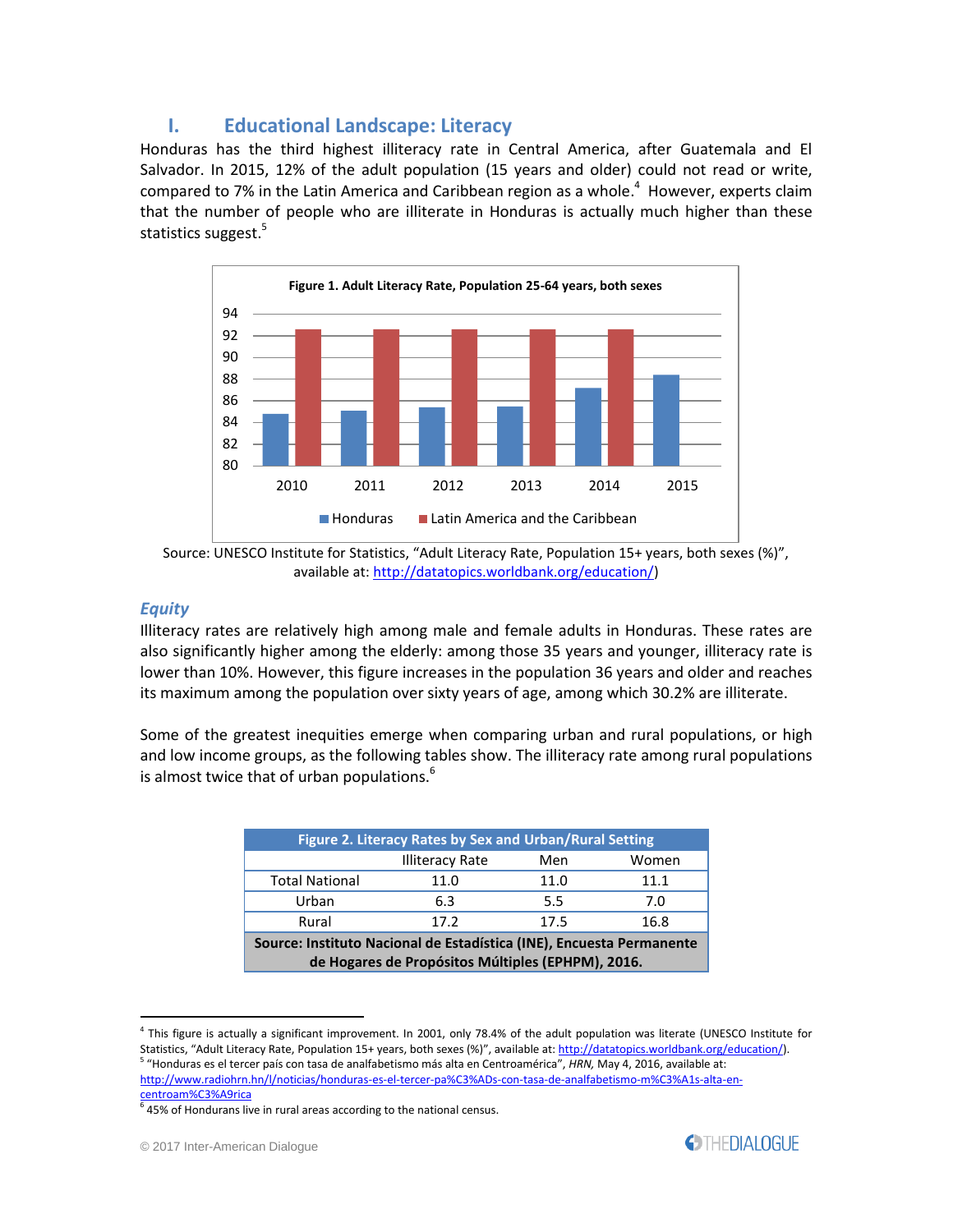In general terms, when controlling for income, those among the highest income group (Q5) attended school for twice as long as a Honduran in the lowest income group. The disparity reflected in education is indicative of the economic inequality in Honduras, the highest in Latin America.<sup>7</sup>

| Figure 3.<br>Literacy Rates and Mean Years of Schooling by Sex and Income Group |                        |                            |                    |                            |                    |                            |
|---------------------------------------------------------------------------------|------------------------|----------------------------|--------------------|----------------------------|--------------------|----------------------------|
|                                                                                 | <b>Total</b>           |                            |                    | Men                        | Women              |                            |
| Income<br>Group                                                                 | <b>Illiteracy Rate</b> | Mean years<br>of schooling | Illiteracy<br>Rate | Mean years of<br>schooling | Illiteracy<br>Rate | Mean years<br>of schooling |
| Quintile 1                                                                      | 20.0                   | 5.7                        | 20.1               | 5.5                        | 20.0               | 5.8                        |
| Quintile 2                                                                      | 16.3                   | 6.5                        | 16.5               | 6.2                        | 16.2               | 6.7                        |
| Quintile 3                                                                      | 9.4                    | 7.4                        | 9.1                | 7.2                        | 9.6                | 7.5                        |
| Quintile 4                                                                      | 7.2                    | 8.5                        | 6.5                | 8.4                        | 7.8                | 8.6                        |
| Quintile 5                                                                      | 2.5                    | 11.1                       | 2.7                | 11.1                       | 2.4                | 11.1                       |

Source: INE, Encuesta Permanente de Hogares de Propósito Múltiples: Educación, 2016.

Even more troubling is the fact that high levels of educational inequality have been present for most of the 21<sup>st</sup> century.



Source: INE, Encuesta Permanente de Hogares de Propósito Múltiples: Educación (2009-2016)

Challenges to addressing illiteracy in Honduras include the lack of a comprehensive reform, scarce public resources devoted to the education system, high rates of grade repetition and dropouts, and the low educational attainment of parents.

## **Primary Education**

#### *Coverage*

 $\overline{a}$ 

Although official statistics show that coverage is high, with 95% of Honduran children of school age enrolled in primary education, the teacher's union claims that in 2015, a million children were left out of the education system.<sup>8</sup>



 $7$  World Bank data shows that Gini coefficient for Honduras was 50.64 in 2014.

<sup>8</sup> Casa Alianza Honduras, Pastoral de Movilidad Humana and Catholic Relief Services*, Niñas y niños migrantes. Factores de expulsión y desafíos para su reinserción en Honduras*, Tegucigalpa, January 2016, p. 25.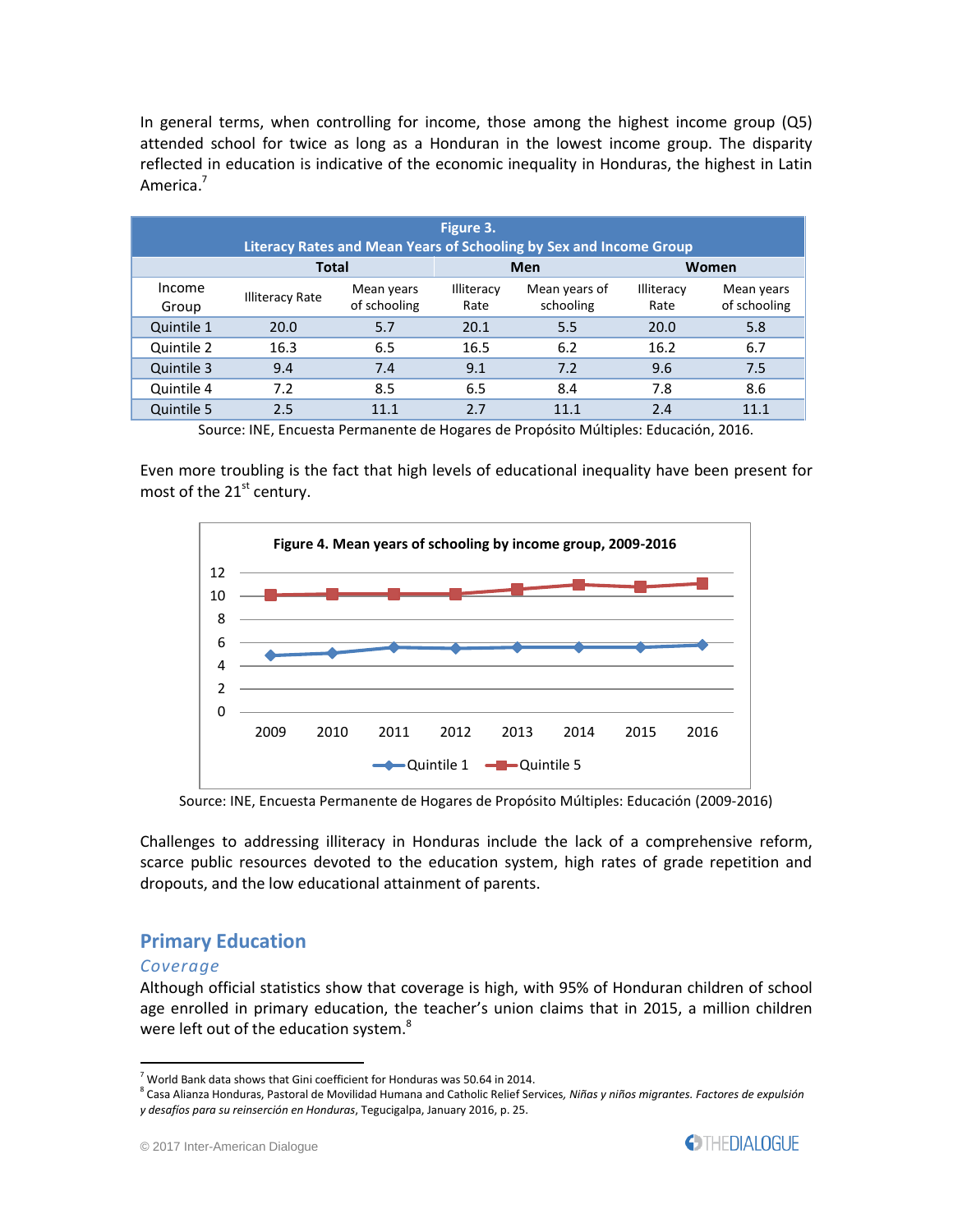

Source: UNESCO Institute for Statistics, "Adjusted net enrollment rate, both sexes, female and female, %", available at[: http://uis.unesco.org/](http://uis.unesco.org/)

Furthermore, drop-out rates<sup>9</sup> among Honduran students at the primary level is significantly higher than in the Latin American region. In 2013, for example, a fourth of students dropped out compared to 16% in the region.

Among other causes, we can cite the necessity of increasing family earnings, forcing children out of school to begin working. The lack of a parent education is also another aspect related to dropout rates: in 2016, for example, 78% of the students who dropped out had parents with either no education or primary education only.<sup>10</sup>







<sup>&</sup>lt;sup>9</sup> Cumulative drop-out rate to the last grade of primary education, both sexes (%): Proportion of pupils from a cohort enrolled in a given grade at a given school year who are no longer enrolled in the following school year. Cumulative drop-out rate in primary education is calculated by subtracting the survival rate from 100 at a given grade (Source: UNESCO Institute for Statistics). See table in Annex.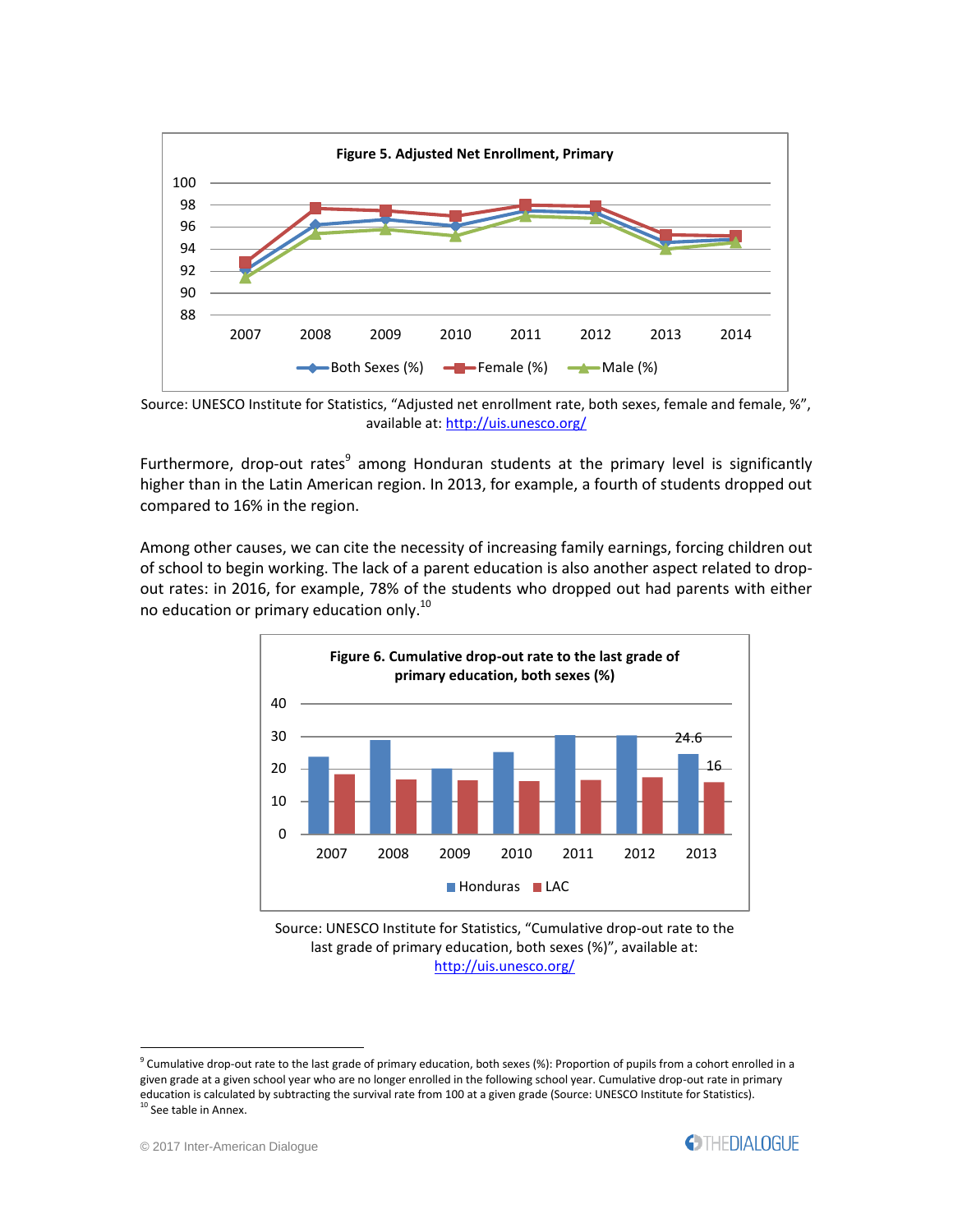#### *Quality and Performance*

Official statistics show that approximately half of students in grades 1 to 9 reach satisfactory or advanced performance in reading and only 35% reach these levels in mathematics.



Source: Ministry of Education, *Informe Nacional de Rendimiento Académico 2015.*

But at the regional level, performance indicators are significantly lower. Honduran sixth graders fare worse than their counterparts according to UNESCO's annual examination (TERCE) of 15 Latin American countries. The results of the test are summarized in Table 8.  $^{\rm 11}$ 

| Figure 8. Results of the 2015 TERCE Study by UNESCO (6 <sup>th</sup> graders) |                 |                         |                         |  |
|-------------------------------------------------------------------------------|-----------------|-------------------------|-------------------------|--|
|                                                                               | <b>Honduras</b> | <b>Regional Average</b> | <b>Honduras Ranking</b> |  |
| Reading                                                                       | 662             | 700                     | 12/15                   |  |
| <b>Mathematics</b>                                                            | 680             | 700                     | 10/15                   |  |
| <b>Natural Sciences</b>                                                       | 668             | 700                     | 12/15                   |  |
| Writing                                                                       | 2.87            | 3.19                    | 15/15                   |  |

Source: UNESCO, *Tercer Estudio Regional Comparativo y Explicativo (TERCE): Informe de Resultados, July* 2015

#### *Equity*

 $\overline{a}$ 

At the national level, students from urban areas fare better than those from rural areas, while gender differences in performance tend to be more minimal.

<sup>&</sup>lt;sup>11</sup> TERCE, or the "Third Regional, Comparative and Explanatory Study" is conducted by UNESCO on a yearly basis. The study applies a standardized test to evaluate the performance of students at the primary education level in 15 countries of Latin America and one state in Mexico (Nuevo León).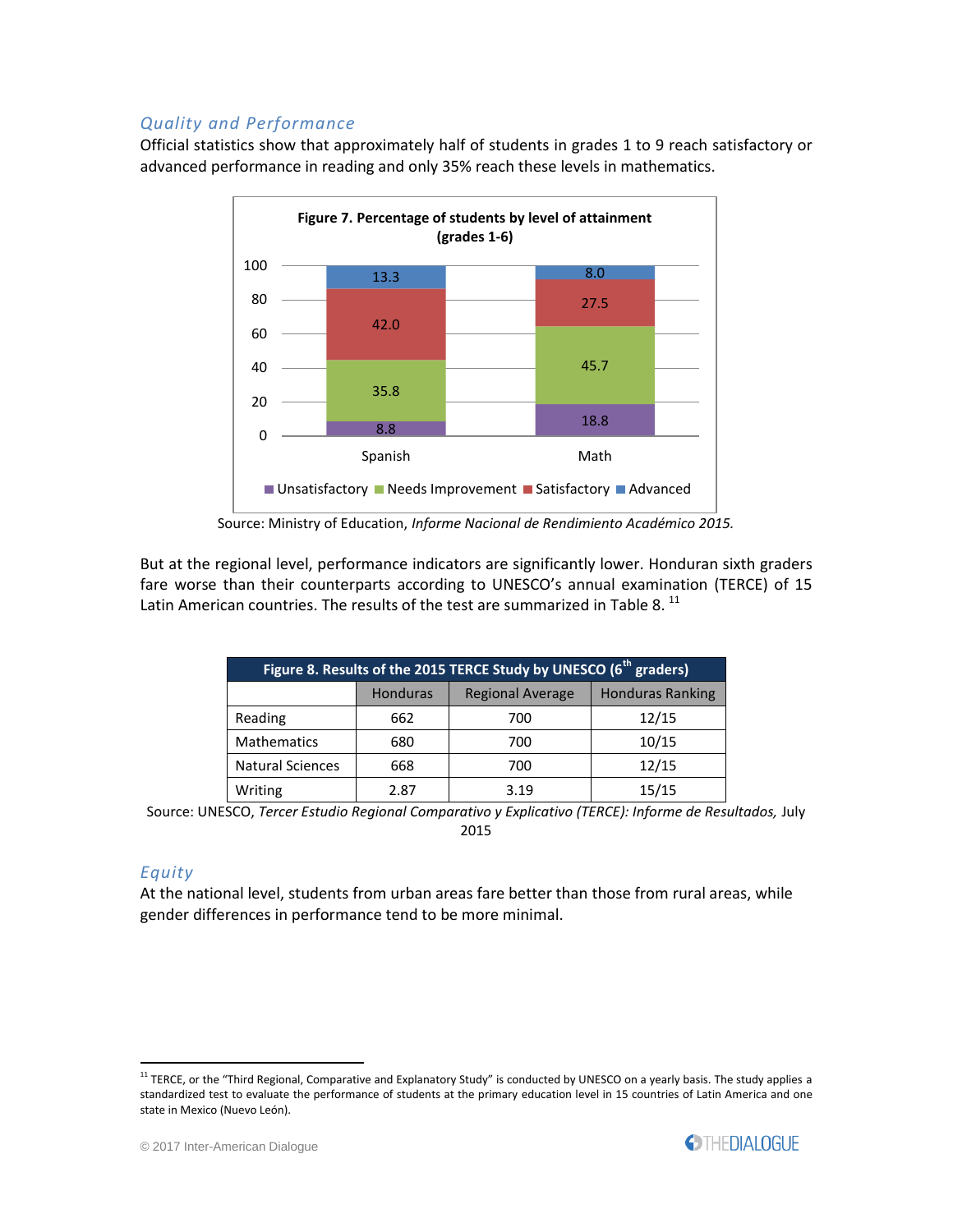

Source: Ministry of Education, *Informe Nacional de Rendimiento Académico 2015.*



Source: Ministry of Education, Informe Nacional de Rendimiento Académico 2015.

#### **Going Backwards in Secondary Education**

The challenge of primary education does not compare at all with the daunting problems in secondary schooling in Honduras.<sup>12</sup> To give some perspective, of the 23,835 schools, 21,761 are public schools, but only 10% or less offer secondary education.<sup>13</sup> Moreover, close to 80% of those schools are in urban areas.<sup>14</sup>

[https://www.se.gob.hn/media/files/articles/INFORME\\_ESTADISTICO\\_2014\\_Y\\_2015.pdf](https://www.se.gob.hn/media/files/articles/INFORME_ESTADISTICO_2014_Y_2015.pdf) ).

 $12$  Secondary education is comprised of a lower secondary cycle, grades 7-9, which is part of mandatory basic education, and an upper secondary cycle, grades 10 and 11 in the academic stream and 10-12 in the vocational stream.

<sup>13</sup> There are 2,161 schools that offer "educación media" in Honduras (See Secretaría de Educación, *Sistema Educativo Hondureño en Cifras –Periodo Académico 2015,* June 2016, p. 19, available at:

<sup>14</sup> *Ibid.,* p. 14.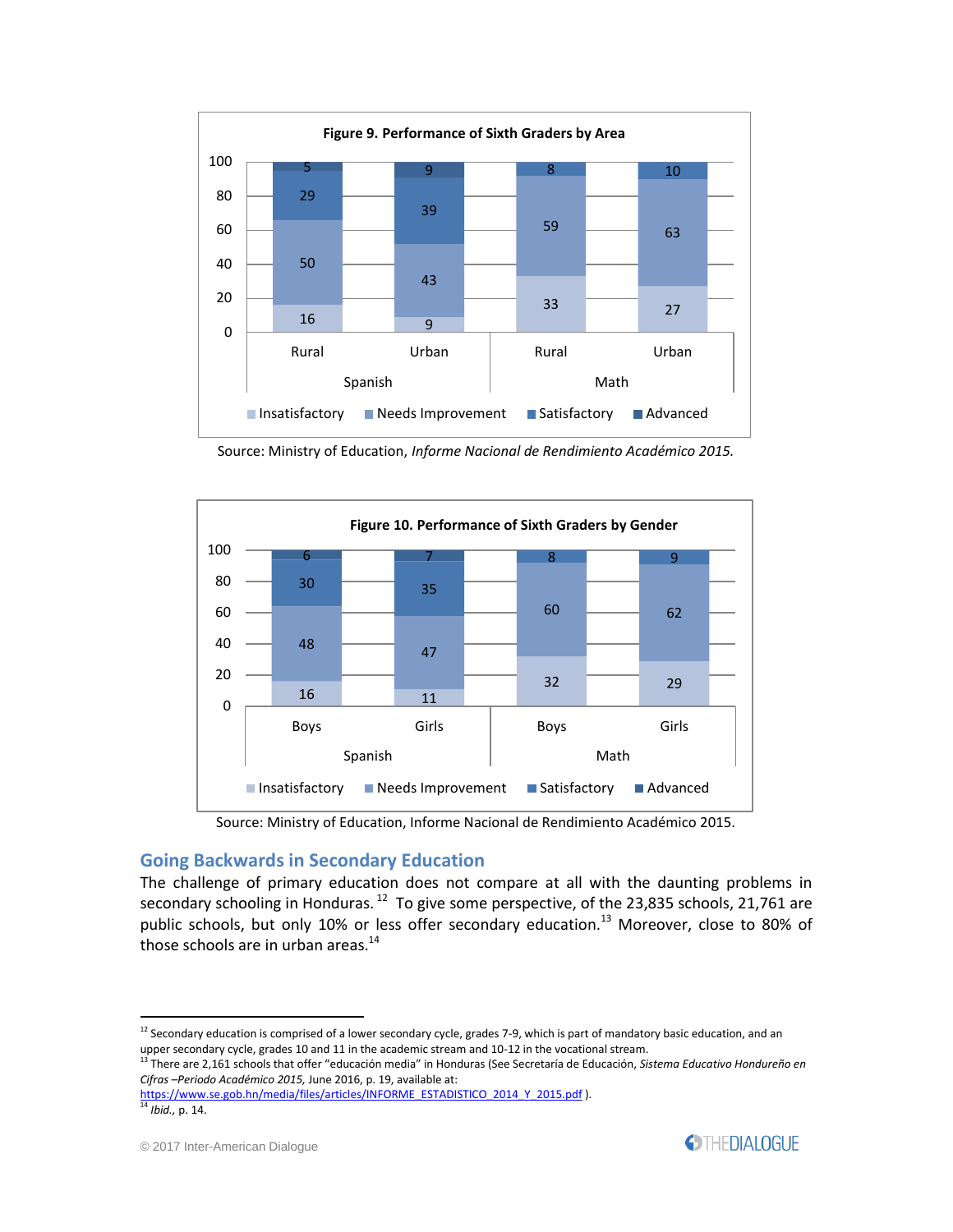Secondary education in Honduras is of critical importance: according to the World Bank, private rates of return to schooling are highest at the upper secondary level, even higher than returns to university schooling.<sup>15</sup>

One consequence is that the number of students enrolled at the secondary level includes only 48% of youth of secondary-school age. Moreover, this number drops to 25% at the upper secondary level.<sup>16</sup> In other words, only one in four youth age 16 to 18 is enrolled in upper secondary school. In practical terms, less than 500,000 kids in that age group are enrolled in secondary school in a country of more than 7 million people.

Another factor that accounts for the low enrollment rates at this level is criminal violence. A recent study observes that Honduran youth, ages 13-17, are the most targeted age group by criminal groups to engage them in activities such as extortion and drug trafficking among others.<sup>17</sup>

Statistically, we find that homicide rates not only correlate with migration but with school enrollment.



Source: Inter-American Dialogue, Database on violence, education and migration, 2016.

<sup>15</sup> Ilana Umansky, Russbel Hernandez, Mario Alas and German Moncada, *Alternative Upper Secondary Education in Honduras:* 

*Assessment and Recommendations",* USAID-Honduras, February 2007, available at[: http://pdf.usaid.gov/pdf\\_docs/Pnadr154.pdf](http://pdf.usaid.gov/pdf_docs/Pnadr154.pdf)

<sup>&</sup>lt;sup>16</sup> UNESCO Institute for Statistics, Secondary Education: Adjusted Net Enrollment Rate, Lower Secondary and Upper Secondary, Both Sexes (%), accessed through the World DataBank, available at:

<http://databank.worldbank.org/data/reports.aspx?source=Education%20Statistics&preview=off>

<sup>17</sup> Casa Alianza Honduras, Pastoral de Movilidad Human and Catholic Relief Services, *Niñas y niños migrantes. Factores de expulsión y desafíos para su reinserción en Honduras,* January 2016.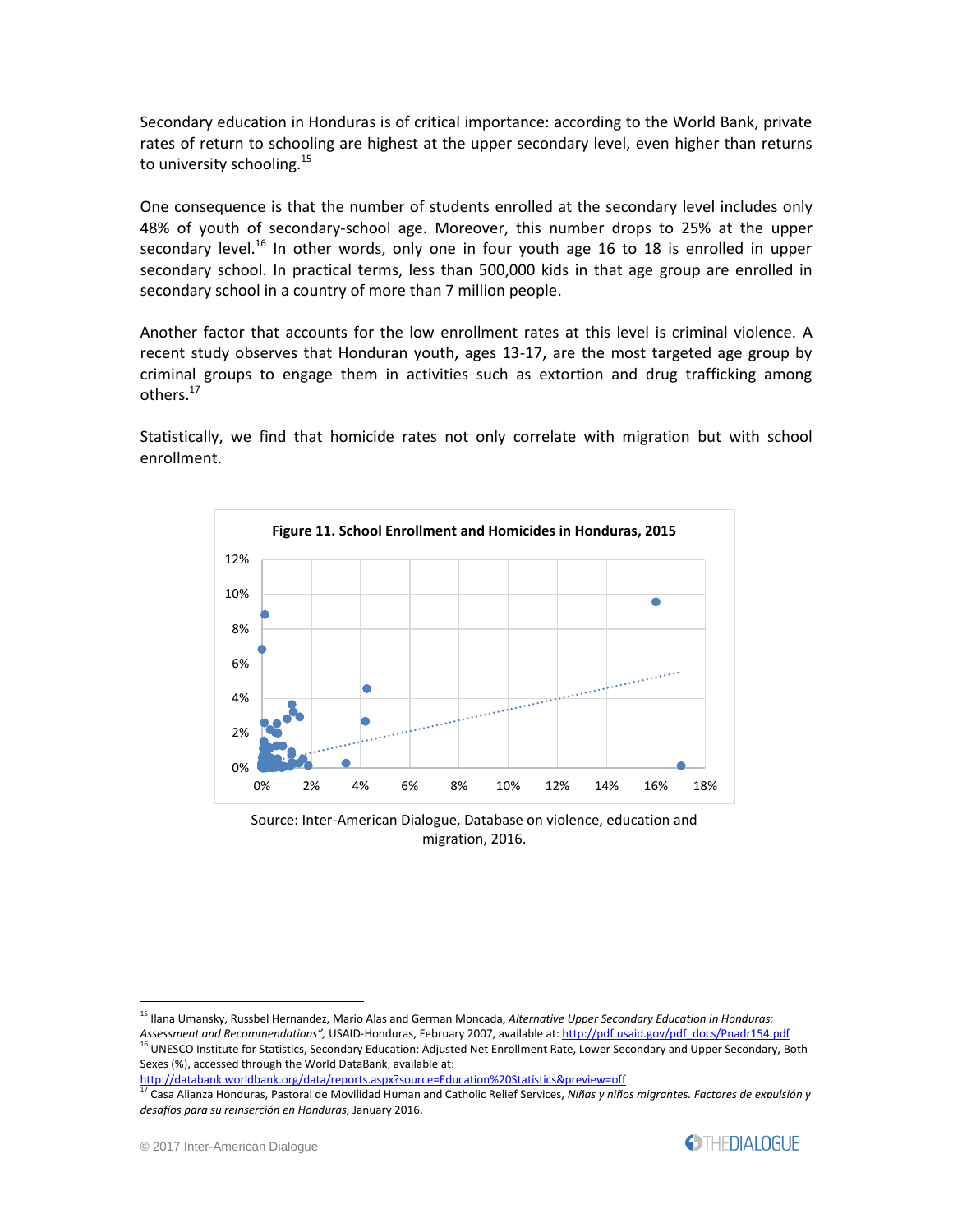### *Performance and Equity*

The problems at the secondary level get worse because among those who enroll, more than half of students fall in the category "in need of improvement" in the areas of Mathematics and Spanish. Not one student tested in Math has achieved an 'advanced' level. Although girls have a higher enrollment rate, and lower dropout rate, at both lower secondary and upper secondary levels, they fare equally low in all levels of education when it comes to performance.



Source: Ministry of Education, *Informe Nacional de Rendimiento Académico 2015.*



Source: Ministry of Education, *Informe Nacional de Rendimiento Académico 2015.*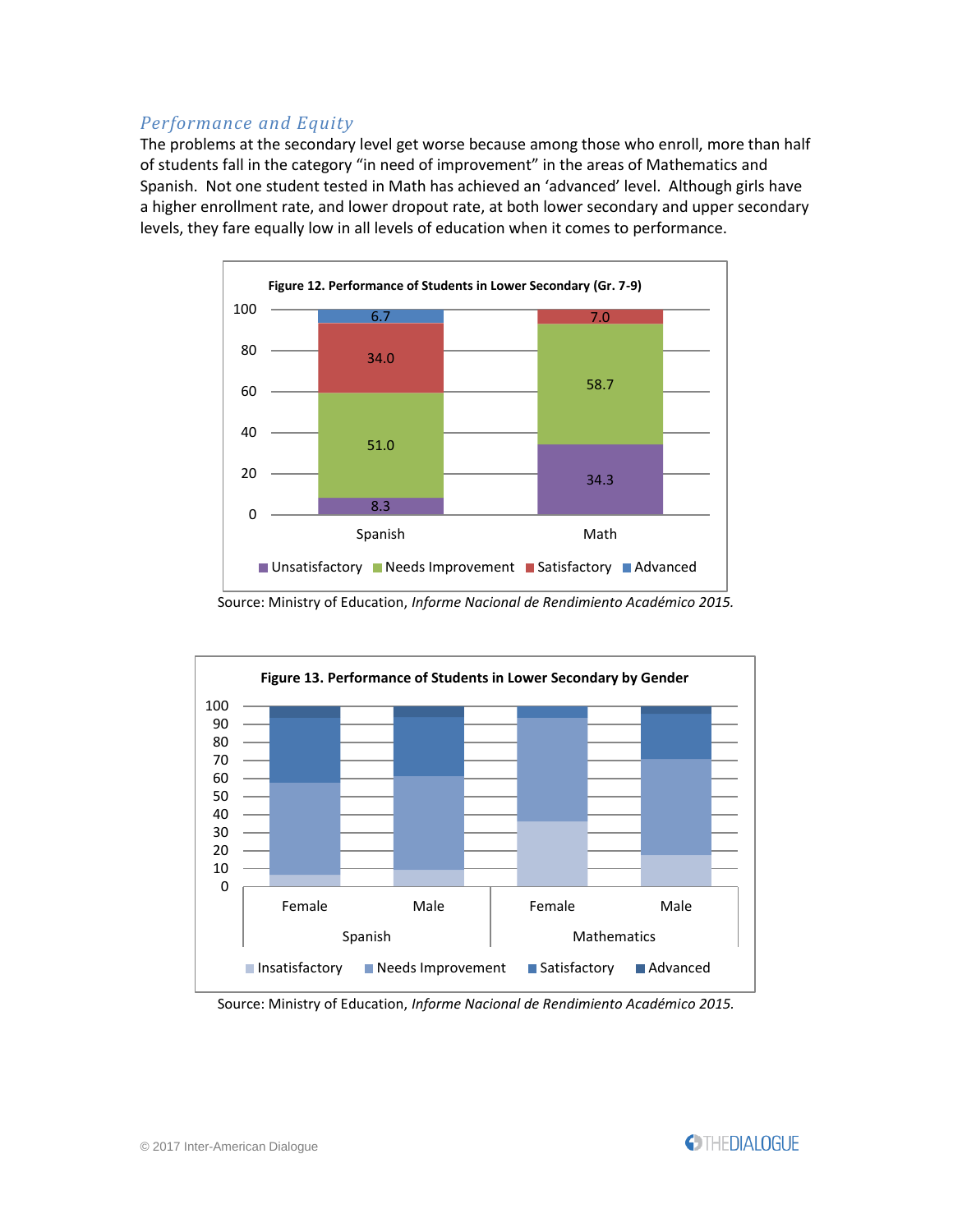| Figure 14. Adjusted Net Enrollment Rate (2014)                                                                                                                               |                        |                        |  |  |
|------------------------------------------------------------------------------------------------------------------------------------------------------------------------------|------------------------|------------------------|--|--|
|                                                                                                                                                                              | <b>Lower Secondary</b> | <b>Upper Secondary</b> |  |  |
| Female (%)                                                                                                                                                                   | 52.1                   | 29.1                   |  |  |
| Male (%)                                                                                                                                                                     | 44.9                   | 21.1                   |  |  |
| Both Sexes (%)                                                                                                                                                               | 48.4                   | 25                     |  |  |
| Source: Unesco Statistics Secondary Education: Adjusted Net<br>Enrollment Rate, Lower Secondary and Upper Secondary, Both<br>Sexes (%), accessed through the World DataBank. |                        |                        |  |  |

#### **Higher Education**

When it comes to higher education, Honduras' 20 institutions of higher education, six of which are public, recruit those who finish secondary education. However, as school graduation approaches, the education system resembles a funnel, from low completion in primary to low enrollment in secondary and finally, with only 21% of Hondurans (in the five-year age group following on from secondary school) enrolling in a higher education institution. This amounted to 187,000 students in 2013.<sup>18</sup> Of those,  $61.5%$  of all students enrolled were at public institutions<sup>19</sup> (See Appendix). The majority of these students enroll in liberal arts careers and education, and 20% in sciences.<sup>20</sup> With a 10.9% graduation rate,<sup>21</sup> Honduras is graduating less than 20,000 people in the sciences every year.





<http://databank.worldbank.org/data/reports.aspx?source=Education%20Statistics&preview=off>



 $\overline{a}$  $^{18}$  World Bank, Education Statistics, The World Bank database. Accessed 2017.

<sup>&</sup>lt;sup>19</sup> Dirección de Educación Superior, Statistics: "Percentage of Coverage by Administration (Higher Education), 2010-2015", available at[: https://des.unah.edu.hn/servicio-al-usuario/estadisticas/](https://des.unah.edu.hn/servicio-al-usuario/estadisticas/)<br>20 Ibid. "Free standhedu.hn/servicio-al-usuario/estadisticas/

<sup>&</sup>lt;sup>0</sup> *Ibid., "*Enrollment in Institutions of Higher Education by Field of Study, available at: <u>https://des.unah.edu.hn/servicio-al-</u> [usuario/estadisticas/](https://des.unah.edu.hn/servicio-al-usuario/estadisticas/)

<sup>&</sup>lt;sup>21</sup> UNESCO Institute for Statistics, Tertiary: Gross graduation ratio from first degree programmes (ISCED 6 and 7) in tertiary education, both sexes (%), accessed through World DataBank, available at: <http://databank.worldbank.org/data/reports.aspx?source=Education%20Statistics&preview=off>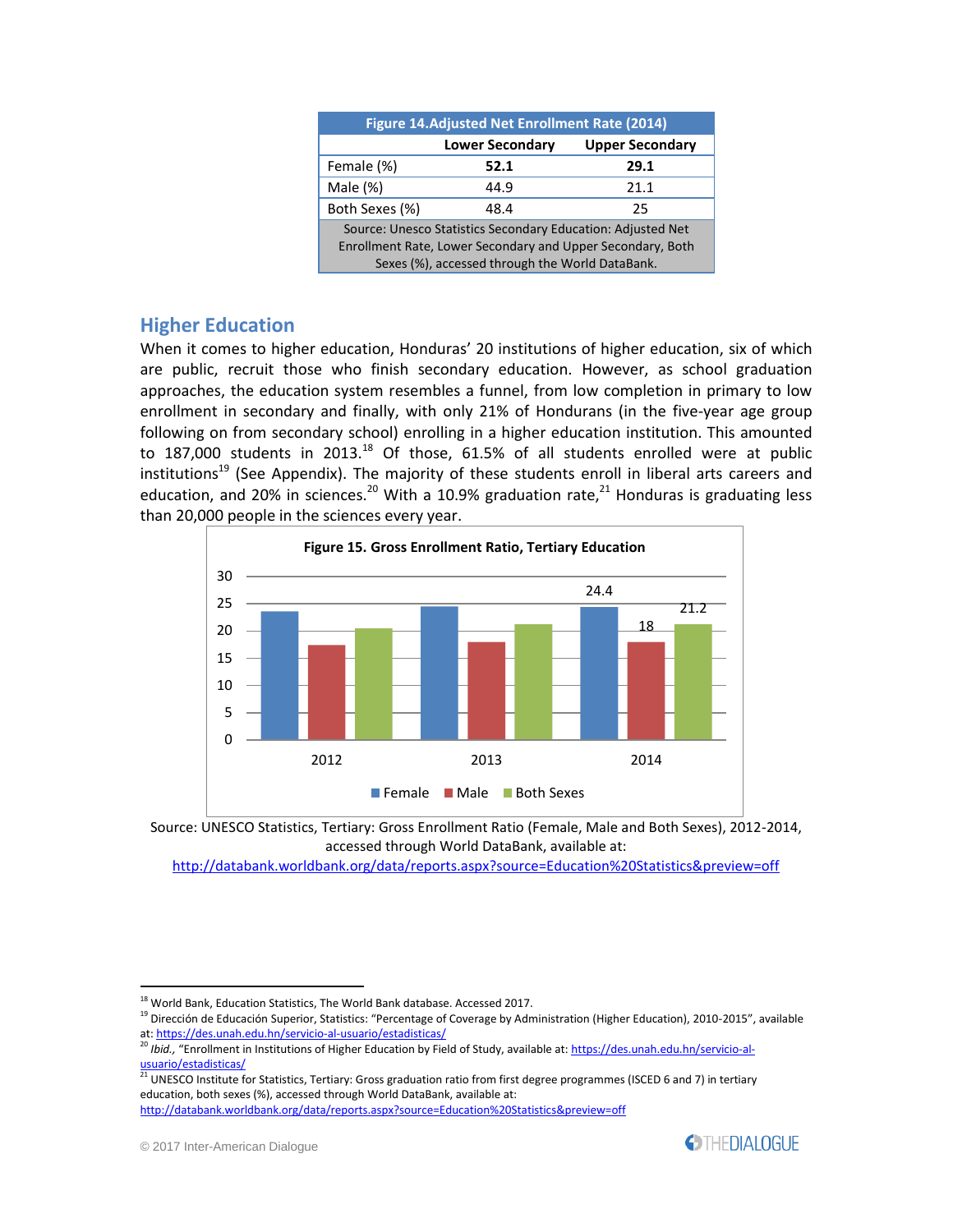

Source: Dirección de Estudios Superiores, "Enrollment in Tertiary Education Institutions by Field of Study, UNESCO 2015", available at: <https://des.unah.edu.hn/servicio-al-usuario/estadisticas/>

## **II. Education, Human Capital and Development**

In addition to being a core element in human capital, the educational landscape forms a basis for the composition of the country's labor force. For one, as the young population enters the funnel of education, they enter the labor force with weak training, both in level and quality of education attained. In turn, adults participate in the labor market with limited knowledge and skills.

Therefore, the labor force lacks the skills needed to access high-quality jobs and reduce inequality. Moreover, with few science and technology degrees, the labor force is unfit to compete in the global economy and promote innovation.

#### *Unskilled Labor Force*

As seen earlier, net enrollment rates at different stages of education decrease progressively. The effect of this 'educational funnel' is that the stock of Honduras' human capital is highly concentrated in the primary education sector or below, which is also reflected in the composition of its labor force.

In 2013, only 7% of the Honduran labor force had more than 12 years of schooling, the average period of education that reduces the risk of being poor, according to Economic Commission for Latin America and the Caribbean.<sup>22</sup>

<sup>22</sup> Cited in Programa Estado de la Nación en Desarrollo Humano Sostenible (Costa Rica), *Quinto Informe Estado de la Región/PEN CONARE,* San José, PEN, 2016.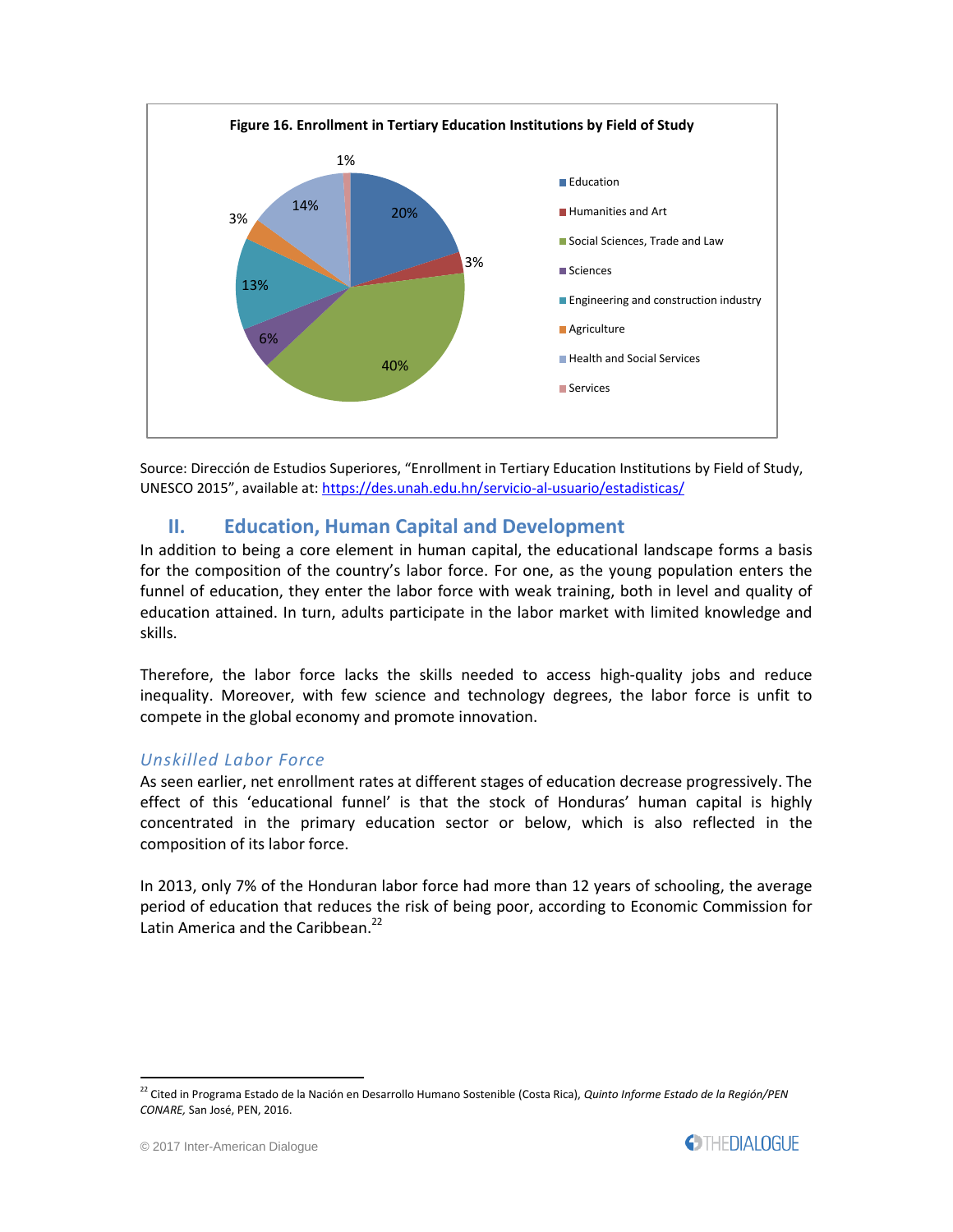

Source: UNESCO Statistics, Educational Attainment, Labor force with primary, secondary and tertiary education (% of total).

One consequence, or byproduct of this model of growth, is that 81% of the labor force is concentrated in the agriculture and industry sectors (comprised of manufacturing, mining and construction, among others).<sup>23</sup> Moreover, those working in services predominantly operate within the informal economy.



Source: International Labor Organization (ILO), Social Protection & Labor: Economic Activity: Employment in Services, Industry and Agriculture (as % of total employment), accessed through World Databank.

 $^{23}$  The industry sector, as defined by the International Labor Organization, consists of mining and quarrying, manufacturing, construction, and public utilities (electricity, gas, and water).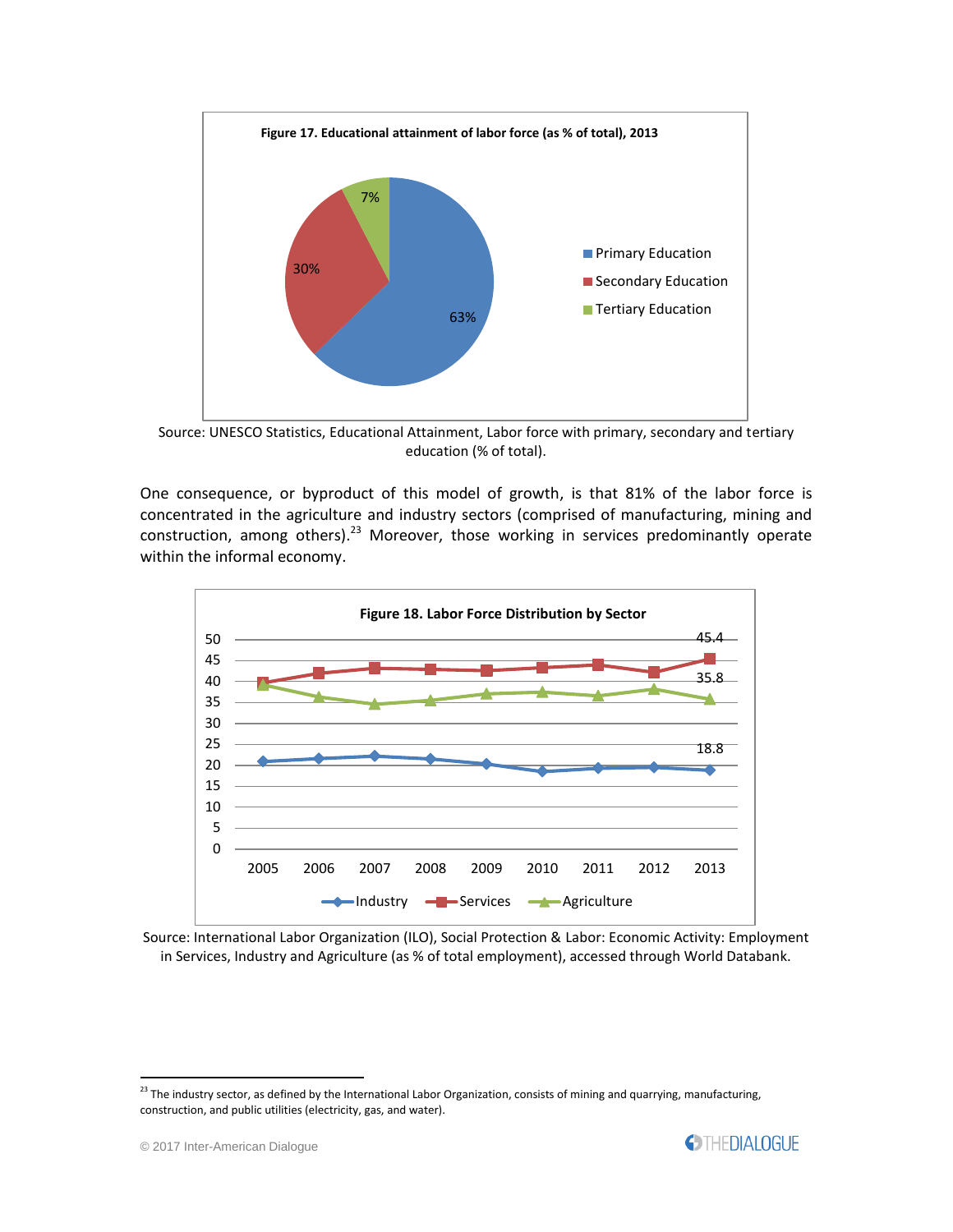Although enrollment rates are higher for females at all levels of education, the presence of women falls dramatically once it comes to the composition of the labor force. In 2011, only 40% of women (ages 15 and older) were employed compared to 57% of men. The gender disparity reflects a deep rooted bias in the society, pointing woman to a subordinate position as child bearers and homemakers.

As economic necessity related to inequality pushes youth to drop out school, males, as 'providers' tend to enroll the labor force in larger numbers, while expecting girls and women to stay home. Thus, enrollment ratios in school, K-12, is higher because of this bias. When it comes to enrolling in the labor force, the challenge to integrate females into the labor force turns in to one of numbers, quality, training and empowerment.



Source: International Labor Organization, Social Protection & Labor: Economic Activity: Employment to population ratio, 15+, female, male and total (national estimates), accessed through World Databank.

#### *Low Innovation, Low Wages*

Among the many consequences of poor educational attainment and performance are low earnings, low skills and informal activity. Fifty-three percent of Honduras are unskilled workers earning less than the minimum wage. In the informal sector, two thirds of workers earned less than the minimum wage. Close to half of the agricultural workers and unskilled workers were in the same situation.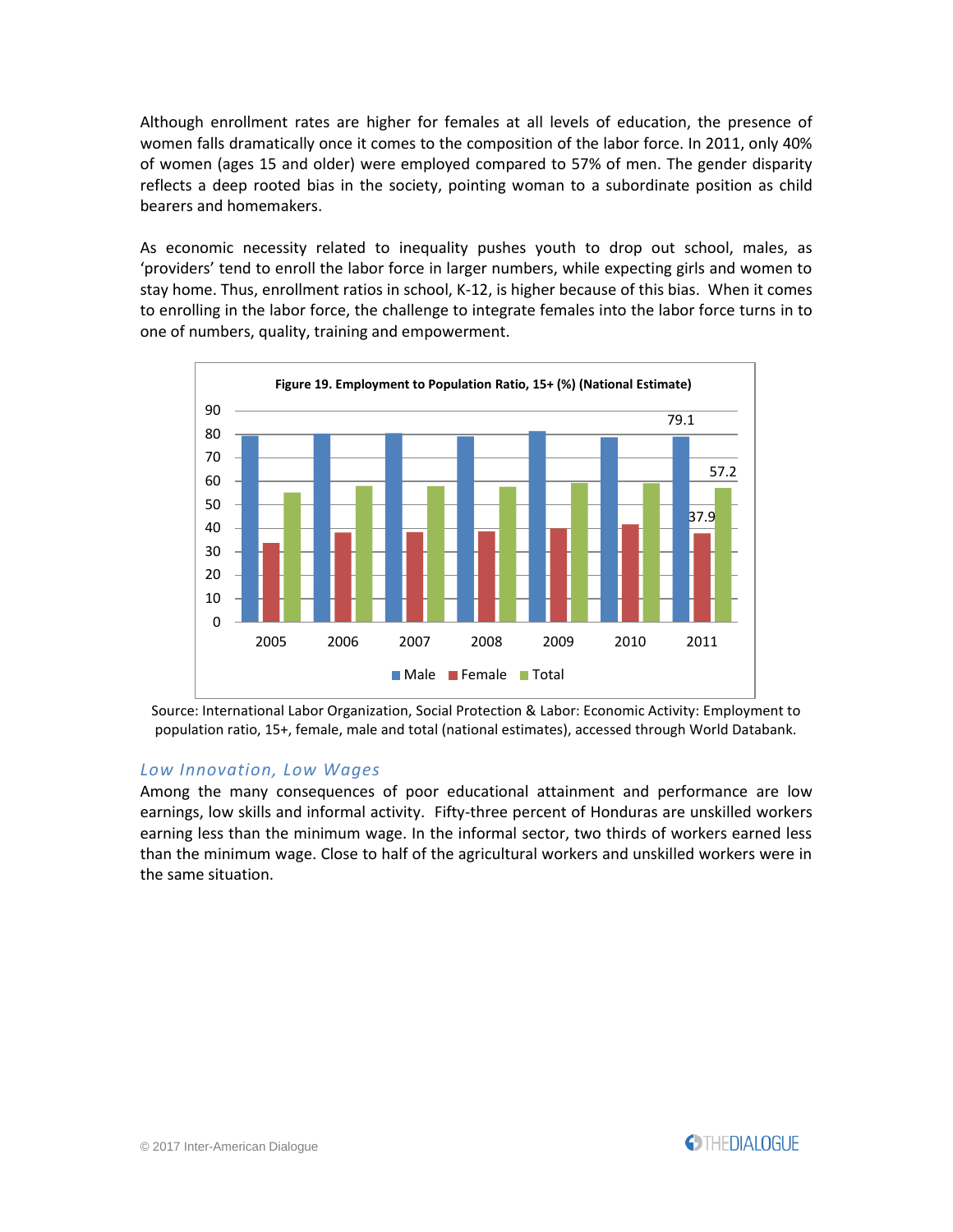| Figure 20. Share of workers in each sector earning less than and at the<br>minimum wage, 2013 |                  |                     |  |  |  |
|-----------------------------------------------------------------------------------------------|------------------|---------------------|--|--|--|
|                                                                                               | Less than 90% of | Within $+/-10\%$ of |  |  |  |
|                                                                                               | minimum wage     | Minimum Wage        |  |  |  |
| Workers                                                                                       | 64.7             | 12.3                |  |  |  |
| 20.5<br>39.8<br>Urban wage workers                                                            |                  |                     |  |  |  |
|                                                                                               | <b>Skills</b>    |                     |  |  |  |
| Unskilled                                                                                     | 53.4             | 3.8                 |  |  |  |
| Low-skilled                                                                                   | 41.4             | 8.2                 |  |  |  |
| Skilled                                                                                       | 19.0             | 10.1                |  |  |  |
| <b>Sector</b>                                                                                 |                  |                     |  |  |  |
| Formal                                                                                        | 39.4             | 17.5                |  |  |  |
| Informal                                                                                      | 74.5             | 6.0                 |  |  |  |
| Gender                                                                                        |                  |                     |  |  |  |
| Female                                                                                        | 29.1             | 4.7                 |  |  |  |
| Male                                                                                          | 53.4             | 10.0                |  |  |  |
| <b>Setting</b>                                                                                |                  |                     |  |  |  |
| Rural                                                                                         | 49.1             | 4.0                 |  |  |  |
| Urban                                                                                         | 32.1             | 10.2                |  |  |  |
| Source: Working to End Poverty in Latin America and the Caribbean: Workers,                   |                  |                     |  |  |  |
| Jobs and Wages, World Bank, 2015.                                                             |                  |                     |  |  |  |

Another consequence of poor education, particularly within the context of a society plagued by large challenges in personal safety and insecurity, is migration.

One of the most important effects of migratory processes can be seen in the educational landscape. For example, in 2014, for example, more than 60,000 children dropped out, 17% of which did so because they migrated (either domestically or internationally). See table below.

| Figure 21. Drop-out Students by Category, 2014-2015                            |        |     |        |      |
|--------------------------------------------------------------------------------|--------|-----|--------|------|
| <b>Category of Desertion</b>                                                   | 2014   | %   | 2015   | %    |
| Student dropped out                                                            | 49,972 | 81  | 41,167 | 87.8 |
| Student died                                                                   | 191    | 0.3 | 148    | 0.3  |
| Student migrated to other country                                              | 10,487 | 17  | 3,293  | 7.0  |
| Student migrated within country                                                | 1,041  | 1.7 | 2,267  | 4.8  |
| Total                                                                          | 61,691 | 100 | 46,875 | 100  |
| Source: Ministry of Education, Informe Nacional de Rendimiento Académico 2015. |        |     |        |      |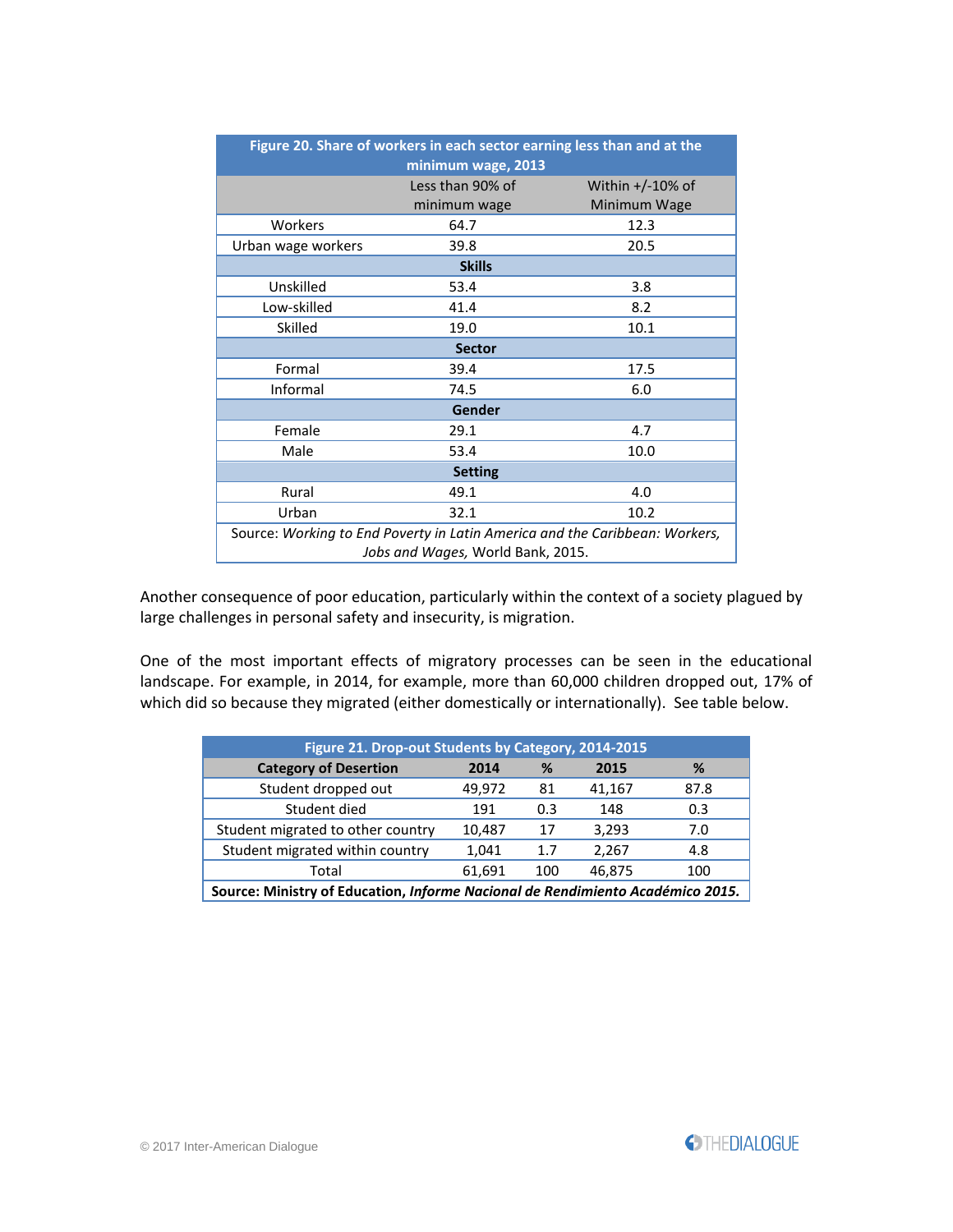#### **Conclusions**

Education remains a critical tool to build human capital and endow a country's workforce with the necessary skills to compete in a globalized economy. As this brief has shown, Honduras faces significant challenges in its educational landscape and poor performance at the earliest levels becomes, in practice, obstacles for achievement at higher levels. As a result, more than half of Honduras' workforce has a primary education only which, in turn, affects their income and poverty levels.

Similarly to other countries in the region, development, insecurity and education are closely interrelated in Honduras. On the one hand, its pervasive violence constitutes a significant factor that hinders educational enrollment and performance among the students. On the other, migration processes that result from lack of opportunities and violence also exert an influence on the number of drop-out students across the whole education specter.

Furthermore, despite its relative high levels of investment in education, Honduras fares lower than its regional counterparts and students exhibit significant differences in their performance according to their income level.

What comes across is the need to rethink the prevailing approach to education and human capital in Honduras, motivating a national dialogue that goes beyond simply educational expenditures, and considers the role of investments in extracurricular and after school education. Under the existing circumstances, it is highly unlikely that the economy and its labor force will substantially progress beyond limited goals; education reform requires a radical departure from the current approach.